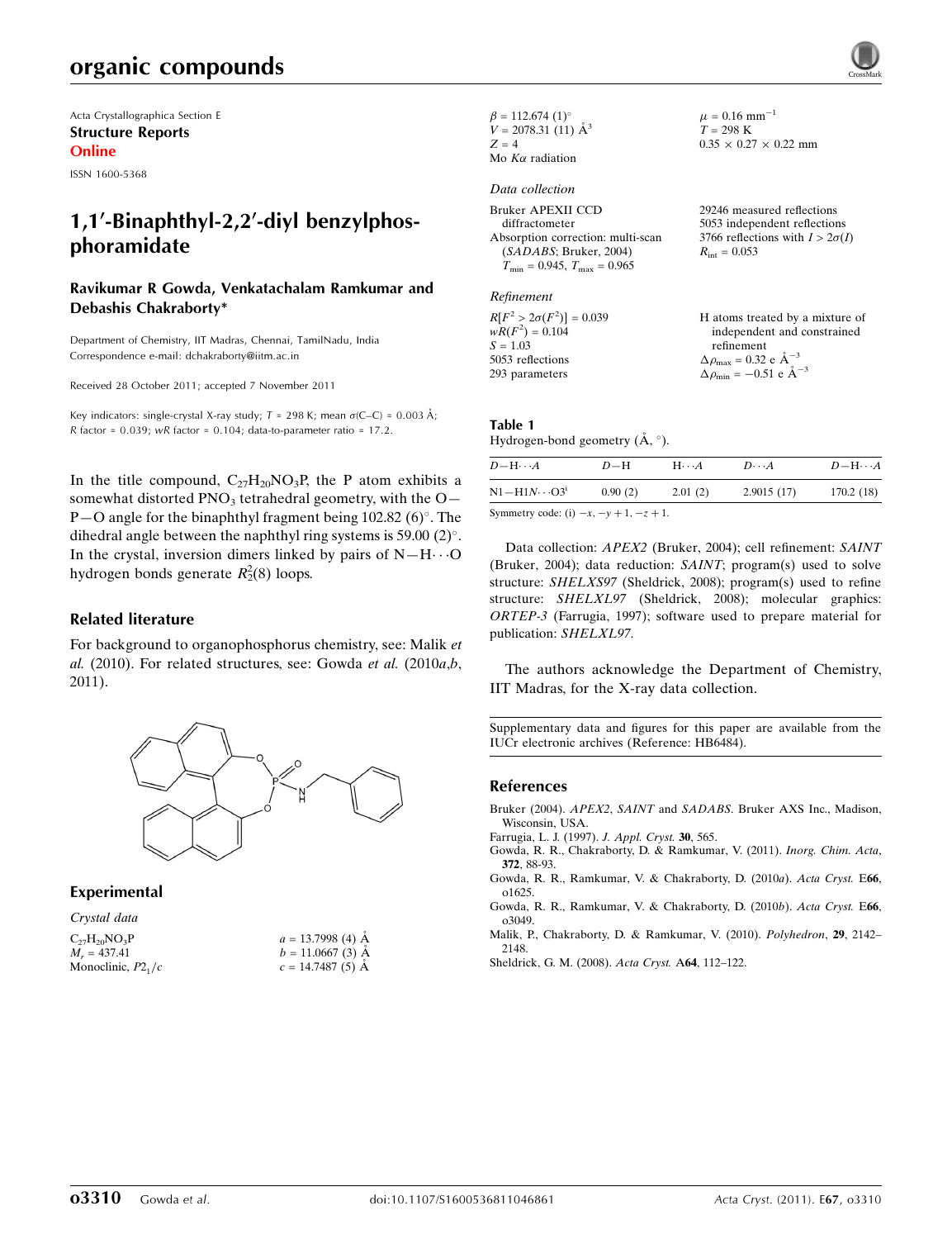# **supporting information**

*Acta Cryst.* (2011). E**67**, o3310 [https://doi.org/10.1107/S1600536811046861]

## **1,1′-Binaphthyl-2,2′-diyl benzylphosphoramidate**

### **Ravikumar R Gowda, Venkatachalam Ramkumar and Debashis Chakraborty**

### **S1. Comment**

In the recent years, we were interested in the chemistry of phosphorus (V) compounds (Malik *et al.*, 2010). One of our major objectives has been the use of such reagents for ring-opening polymerization reactions (Gowda *et al.*, 2011). Recently, we have published two phosphoric acid derivatives (Gowda *et al.*, 2010a,b). The title compound described here is the new benzylphosphoroamidate derived from binol phosphorochloridate and benzyl amine.

The P=O bond length is slightly shorter than the P-O length. All the bond lengths and angles are in agreement with literature precedents (Gowda *et al.*, 2011).

### **S2. Experimental**

To a stirred solution of binol (200 mg, 0.69 mmol) in CH<sub>2</sub>Cl<sub>2</sub> (20 mL) under nitrogen atm at 0 °C was added triethylamine (2 ml, 13.96 mmol) dropwise. To the above reaction mixture POCl<sub>3</sub> (0.07 mL, 0.69 mmol) was added dropwise, formation of HCl was observed. Reaction mixture stirred at 0 °C for 10 mins up to room temperature and continued stirring for 4 h. To the above reaction mixture benzyl amine (0.38 mL, 3.49 mmol)was added at room temperature and the reaction mixture was stirred for 2.5 h. The reaction mixture was evaporated to dryness. Mass was dissoved in  $CH_2Cl_2$  (30 ml) and washed with water (5 mL) then with saturated brine (5 ml). Organic layer was dried over  $Na<sub>2</sub>SO<sub>4</sub>$ , filtered and evaporated to dryness. This was further purified by column chromatography to yield a colourless solid.

### **S3. Refinement**

All hydrogen atoms except N atom were fixed geometrically and allowed to ride on the parent carbon atoms with aromatic C-H = 0.93 Å and methylene C-H = 0.96 Å. The displacement parameters were set for phenyl H atoms at  $U_{iso}(H) = 1.2U_{eq}(C)$  and for methylene H atoms at  $U_{iso}(H) = 1.5U_{eq}(C)$ . N atom was identified by fourier mapping and were fixed.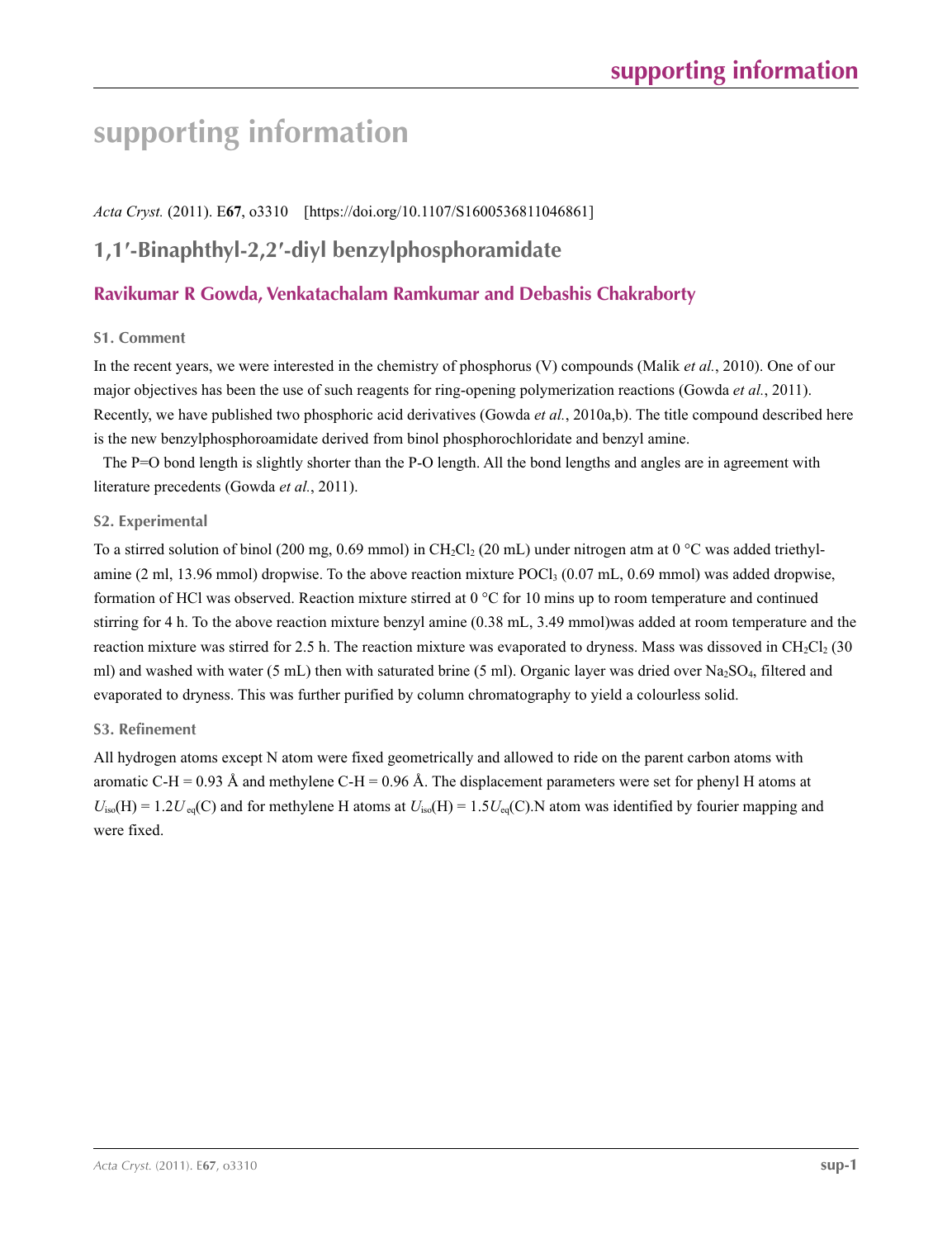



*ORTEP* of the molecule with atoms represented as 30% probability ellipsoids.

**1,1′-Binaphthyl-2,2′-diyl benzylphosphoramidate** 

*Crystal data*

 $C_{27}H_{20}NO_3P$  $M_r = 437.41$ Monoclinic, *P*21/*c* Hall symbol: -P 2ybc  $a = 13.7998$  (4) Å  $b = 11.0667(3)$  Å  $c = 14.7487(5)$  Å  $\beta$  = 112.674 (1)<sup>o</sup>  $V = 2078.31(11)$  Å<sup>3</sup>  $Z = 4$ 

### *Data collection*

Bruker APEXII CCD diffractometer Radiation source: fine-focus sealed tube Graphite monochromator phi and *ω* scans Absorption correction: multi-scan (*SADABS*; Bruker, 2004)  $T_{\text{min}} = 0.945, T_{\text{max}} = 0.965$ 

### *Refinement*

Refinement on *F*<sup>2</sup> Least-squares matrix: full *R*[ $F^2 > 2\sigma(F^2)$ ] = 0.039  $wR(F^2) = 0.104$ 

 $F(000) = 912$  $D_x = 1.398$  Mg m<sup>-3</sup> Mo *Kα* radiation, *λ* = 0.71073 Å Cell parameters from 9423 reflections  $\theta = 2.4 - 28.1$ °  $\mu$  = 0.16 mm<sup>-1</sup>  $T = 298 \text{ K}$ Block, colourless  $0.35 \times 0.27 \times 0.22$  mm

29246 measured reflections 5053 independent reflections 3766 reflections with  $I > 2\sigma(I)$  $R_{\text{int}} = 0.053$  $\theta_{\text{max}} = 28.3^{\circ}, \theta_{\text{min}} = 1.6^{\circ}$  $h = -18 \rightarrow 18$  $k = -14 \rightarrow 14$ *l* = −17→19

 $S = 1.03$ 5053 reflections 293 parameters 0 restraints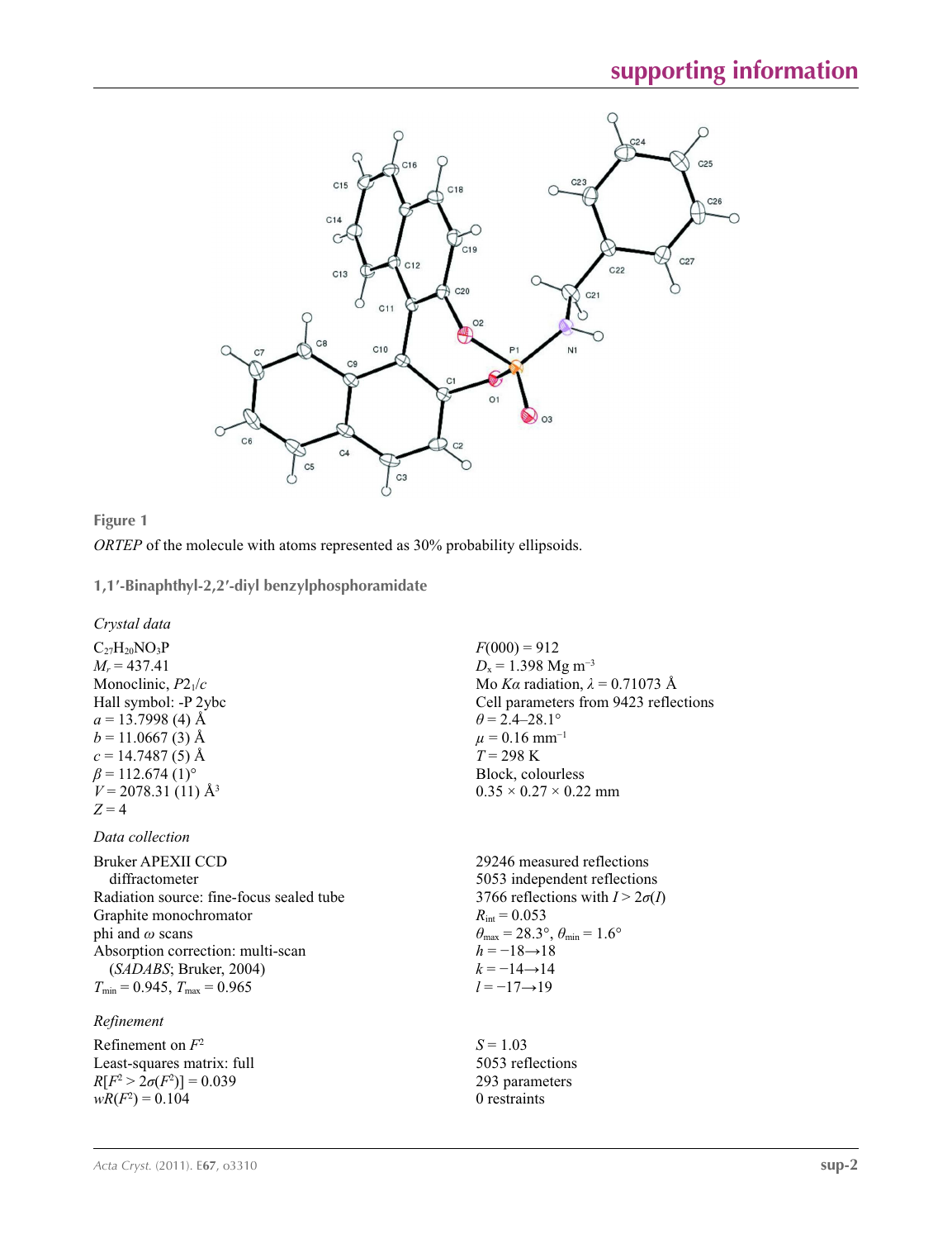| Primary atom site location: structure-invariant<br>direct methods | H atoms treated by a mixture of independent<br>and constrained refinement |
|-------------------------------------------------------------------|---------------------------------------------------------------------------|
| Secondary atom site location: difference Fourier                  | $w = 1/[\sigma^2(F_0^2) + (0.0445P)^2 + 0.951P]$                          |
| map                                                               | where $P = (F_o^2 + 2F_c^2)/3$                                            |
| Hydrogen site location: inferred from                             | $(\Delta/\sigma)_{\text{max}} = 0.001$                                    |
| neighbouring sites                                                | $\Delta\rho_{\text{max}} = 0.32$ e Å <sup>-3</sup>                        |
|                                                                   | $\Delta\rho_{\rm min} = -0.51$ e Å <sup>-3</sup>                          |

### *Special details*

**Geometry**. All esds (except the esd in the dihedral angle between two l.s. planes) are estimated using the full covariance matrix. The cell esds are taken into account individually in the estimation of esds in distances, angles and torsion angles; correlations between esds in cell parameters are only used when they are defined by crystal symmetry. An approximate (isotropic) treatment of cell esds is used for estimating esds involving l.s. planes.

**Refinement**. Refinement of  $F^2$  against ALL reflections. The weighted R-factor wR and goodness of fit S are based on  $F^2$ , conventional R-factors R are based on F, with F set to zero for negative  $F^2$ . The threshold expression of  $F^2 > 2 \text{sigma}(F^2)$  is used only for calculating R-factors(gt) etc. and is not relevant to the choice of reflections for refinement. R-factors based on  $F<sup>2</sup>$  are statistically about twice as large as those based on F, and R- factors based on ALL data will be even larger.

*Fractional atomic coordinates and isotropic or equivalent isotropic displacement parameters (Å<sup>2</sup>)* 

|                 | $\boldsymbol{x}$ | $\mathcal{Y}$ | $\boldsymbol{Z}$ | $U_{\rm iso}*/U_{\rm eq}$ |
|-----------------|------------------|---------------|------------------|---------------------------|
| C1              | 0.32299(11)      | 0.67344(13)   | 0.54067(11)      | 0.0203(3)                 |
| C2              | 0.40314(13)      | 0.62679(14)   | 0.62471(12)      | 0.0265(4)                 |
| H2              | 0.3893           | 0.6035        | 0.6791           | $0.032*$                  |
| C <sub>3</sub>  | 0.50170(13)      | 0.61628(14)   | 0.62505(13)      | 0.0295(4)                 |
| H <sub>3</sub>  | 0.5561           | 0.5897        | 0.6817           | $0.035*$                  |
| C4              | 0.52293(12)      | 0.64488(13)   | 0.54141(13)      | 0.0260(4)                 |
| C <sub>5</sub>  | 0.62343(13)      | 0.62768(15)   | 0.53816(15)      | 0.0354(4)                 |
| H <sub>5</sub>  | 0.6783           | 0.5996        | 0.5938           | $0.042*$                  |
| C6              | 0.64113(14)      | 0.65125(16)   | 0.45568(17)      | 0.0399(5)                 |
| H <sub>6</sub>  | 0.7078           | 0.6402        | 0.4553           | $0.048*$                  |
| C7              | 0.55859(14)      | 0.69235(15)   | 0.37079(16)      | 0.0363(4)                 |
| H7              | 0.5705           | 0.7067        | 0.3138           | $0.044*$                  |
| C8              | 0.46115(13)      | 0.71132(14)   | 0.37106(13)      | 0.0275(4)                 |
| H8              | 0.4074           | 0.7382        | 0.3141           | $0.033*$                  |
| C9              | 0.44037(12)      | 0.69088(13)   | 0.45658(12)      | 0.0221(3)                 |
| C10             | 0.33940(11)      | 0.71257(13)   | 0.45942(11)      | 0.0192(3)                 |
| C11             | 0.25437(12)      | 0.77459(13)   | 0.37799(11)      | 0.0190(3)                 |
| C12             | 0.26774(12)      | 0.89308(13)   | 0.34438(11)      | 0.0204(3)                 |
| C13             | 0.36253(13)      | 0.95968(14)   | 0.38600(12)      | 0.0236(3)                 |
| H13             | 0.4200           | 0.9252        | 0.4357           | $0.028*$                  |
| C14             | 0.37069(14)      | 1.07407(14)   | 0.35407(13)      | 0.0291(4)                 |
| H <sub>14</sub> | 0.4338           | 1.1158        | 0.3817           | $0.035*$                  |
| C15             | 0.28496(15)      | 1.12864(15)   | 0.28029(13)      | 0.0339(4)                 |
| H15             | 0.2910           | 1.2069        | 0.2600           | $0.041*$                  |
| C16             | 0.19313(15)      | 1.06775(16)   | 0.23828(13)      | 0.0318(4)                 |
| H16             | 0.1368           | 1.1046        | 0.1889           | $0.038*$                  |
| C17             | 0.18144(13)      | 0.94851(15)   | 0.26850(11)      | 0.0245(3)                 |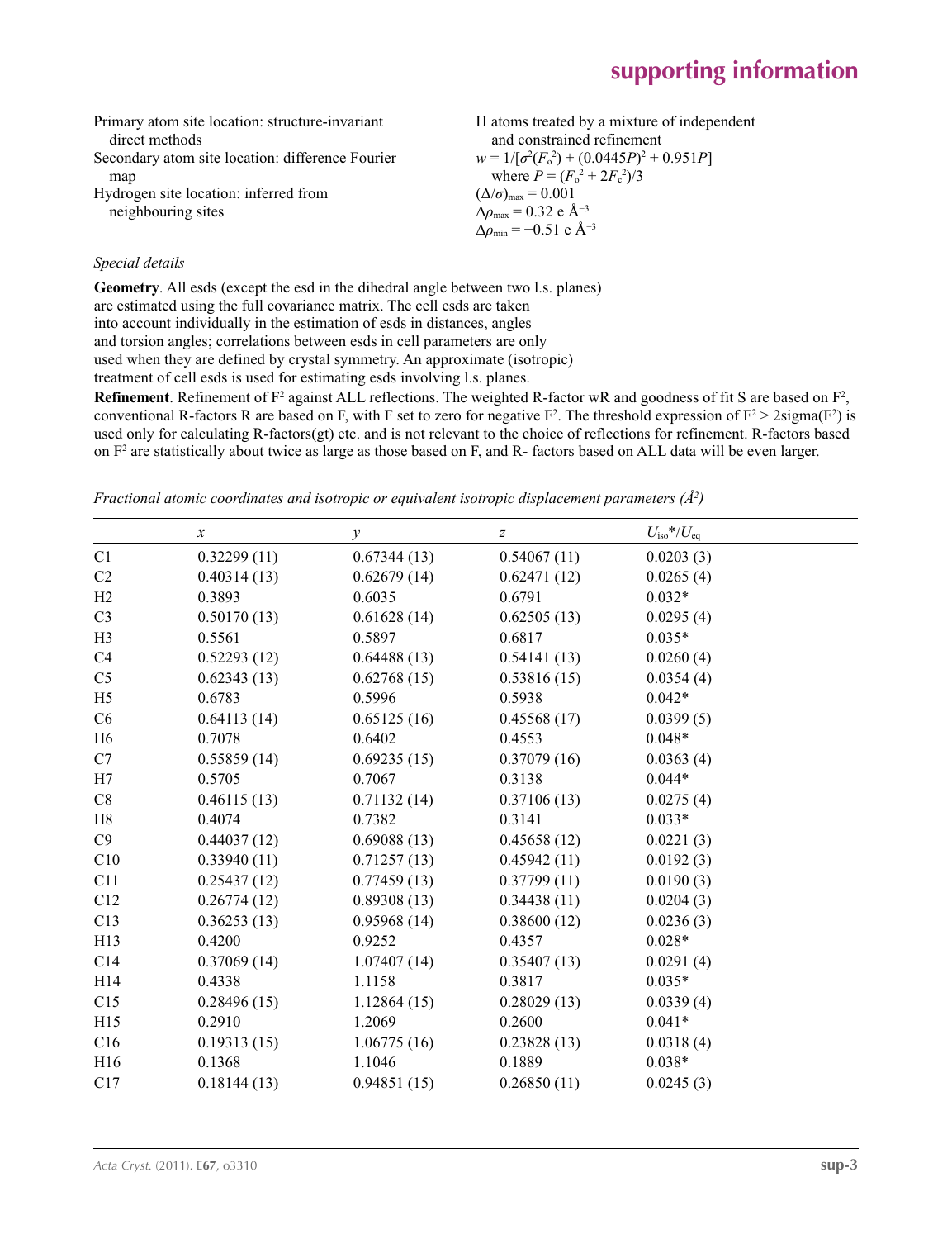| C18             | 0.08507(13)    | 0.88577(16) | 0.22596(12) | 0.0294(4)    |
|-----------------|----------------|-------------|-------------|--------------|
| H18             | 0.0297         | 0.9207      | 0.1743      | $0.035*$     |
| C19             | 0.07260(12)    | 0.77502(16) | 0.25975(12) | 0.0269(4)    |
| H <sub>19</sub> | 0.0088         | 0.7345      | 0.2322      | $0.032*$     |
| C20             | 0.15695(12)    | 0.72271(14) | 0.33655(11) | 0.0211(3)    |
| C21             | 0.02951(13)    | 0.81676(14) | 0.48691(14) | 0.0313(4)    |
| H21A            | 0.0745         | 0.8546      | 0.4583      | $0.038*$     |
| H21B            | 0.0593         | 0.8325      | 0.5570      | $0.038*$     |
| C <sub>22</sub> | $-0.07845(12)$ | 0.87219(13) | 0.44285(12) | 0.0246(3)    |
| C <sub>23</sub> | $-0.11269(14)$ | 0.93190(15) | 0.35337(13) | 0.0305(4)    |
| H23             | $-0.0699$      | 0.9341      | 0.3177      | $0.037*$     |
| C <sub>24</sub> | $-0.20985(15)$ | 0.98832(16) | 0.31637(14) | 0.0360(4)    |
| H <sub>24</sub> | $-0.2317$      | 1.0285      | 0.2564      | $0.043*$     |
| C <sub>25</sub> | $-0.27378(14)$ | 0.98487(16) | 0.36827(15) | 0.0376(4)    |
| H <sub>25</sub> | $-0.3385$      | 1.0238      | 0.3441      | $0.045*$     |
| C <sub>26</sub> | $-0.24159(15)$ | 0.92352(18) | 0.45635(15) | 0.0397(5)    |
| H <sub>26</sub> | $-0.2853$      | 0.9195      | 0.4910      | $0.048*$     |
| C27             | $-0.14467(15)$ | 0.86821(17) | 0.49314(14) | 0.0341(4)    |
| H27             | $-0.1235$      | 0.8275      | 0.5528      | $0.041*$     |
| N1              | 0.02726(10)    | 0.68495(11) | 0.47013(10) | 0.0239(3)    |
| O <sub>1</sub>  | 0.22318(8)     | 0.68401(9)  | 0.54441(8)  | 0.0220(2)    |
| O <sub>2</sub>  | 0.14012(8)     | 0.61001(9)  | 0.37169(8)  | 0.0229(2)    |
| O <sub>3</sub>  | 0.12166(8)     | 0.47812(10) | 0.49874(8)  | 0.0260(3)    |
| P <sub>1</sub>  | 0.12654(3)     | 0.60554(3)  | 0.47454(3)  | 0.02003(11)  |
| H1N             | $-0.0227(15)$  | 0.6422(19)  | 0.4812(14)  | $0.038(5)$ * |
|                 |                |             |             |              |

*Atomic displacement parameters (Å2 )*

|                | $U^{11}$   | $U^{22}$   | $U^{33}$   | $U^{12}$     | $U^{13}$     | $U^{23}$     |
|----------------|------------|------------|------------|--------------|--------------|--------------|
| C <sub>1</sub> | 0.0176(7)  | 0.0159(7)  | 0.0252(8)  | $-0.0039(6)$ | 0.0057(6)    | $-0.0015(6)$ |
| C <sub>2</sub> | 0.0310(9)  | 0.0196(8)  | 0.0227(8)  | $-0.0038(6)$ | 0.0034(7)    | 0.0014(6)    |
| C <sub>3</sub> | 0.0241(8)  | 0.0191(8)  | 0.0323(9)  | 0.0010(6)    | $-0.0035(7)$ | 0.0011(7)    |
| C4             | 0.0186(8)  | 0.0136(7)  | 0.0391(10) | $-0.0006(6)$ | 0.0036(7)    | $-0.0023(6)$ |
| C <sub>5</sub> | 0.0185(8)  | 0.0198(8)  | 0.0578(13) | 0.0015(6)    | 0.0036(8)    | $-0.0051(8)$ |
| C <sub>6</sub> | 0.0227(9)  | 0.0240(9)  | 0.0775(15) | 0.0011(7)    | 0.0242(10)   | $-0.0060(9)$ |
| C7             | 0.0344(10) | 0.0246(9)  | 0.0605(13) | 0.0016(7)    | 0.0300(10)   | 0.0000(8)    |
| C8             | 0.0256(8)  | 0.0188(7)  | 0.0418(10) | 0.0011(6)    | 0.0170(8)    | 0.0013(7)    |
| C9             | 0.0187(7)  | 0.0118(7)  | 0.0345(9)  | $-0.0016(5)$ | 0.0086(7)    | $-0.0006(6)$ |
| C10            | 0.0159(7)  | 0.0132(6)  | 0.0254(8)  | $-0.0021(5)$ | 0.0046(6)    | $-0.0006(6)$ |
| C11            | 0.0186(7)  | 0.0193(7)  | 0.0199(8)  | 0.0012(6)    | 0.0084(6)    | $-0.0009(6)$ |
| C12            | 0.0232(8)  | 0.0202(7)  | 0.0206(8)  | 0.0030(6)    | 0.0117(6)    | 0.0005(6)    |
| C13            | 0.0252(8)  | 0.0191(7)  | 0.0270(8)  | 0.0017(6)    | 0.0107(7)    | 0.0007(6)    |
| C14            | 0.0363(10) | 0.0205(8)  | 0.0348(10) | $-0.0020(7)$ | 0.0184(8)    | $-0.0001(7)$ |
| C15            | 0.0505(11) | 0.0200(8)  | 0.0386(10) | 0.0051(7)    | 0.0253(9)    | 0.0085(7)    |
| C16            | 0.0402(10) | 0.0290(9)  | 0.0283(9)  | 0.0129(8)    | 0.0154(8)    | 0.0106(7)    |
| C17            | 0.0284(9)  | 0.0268(8)  | 0.0207(8)  | 0.0066(7)    | 0.0119(7)    | 0.0026(6)    |
| C18            | 0.0251(9)  | 0.0401(10) | 0.0205(8)  | 0.0085(7)    | 0.0058(7)    | 0.0056(7)    |
| C19            | 0.0177(8)  | 0.0394(9)  | 0.0206(8)  | $-0.0018(7)$ | 0.0042(7)    | $-0.0033(7)$ |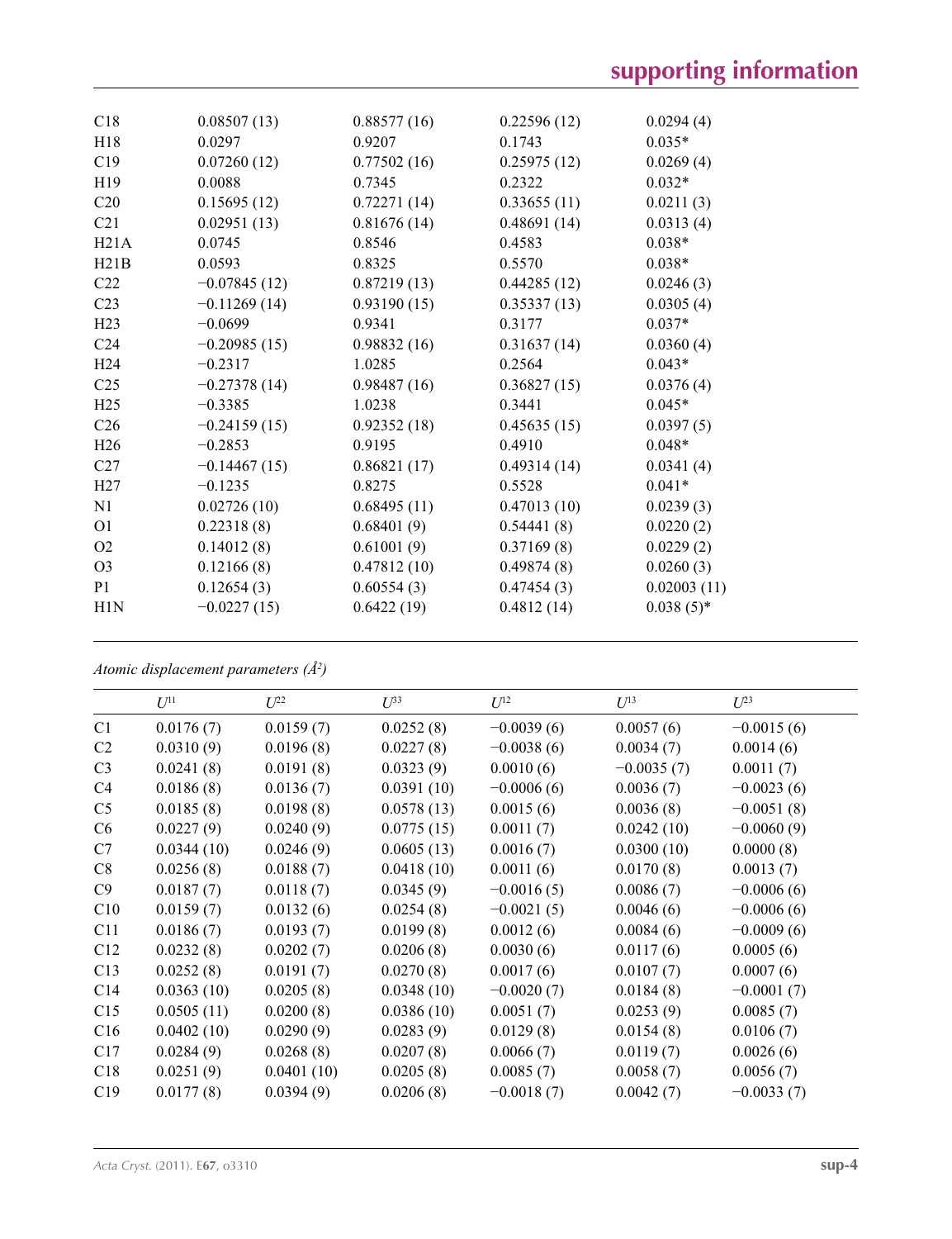| C <sub>20</sub> | 0.0213(8)  | 0.0230(8)   | 0.0201(8)  | $-0.0009(6)$   | 0.0092(6)   | $-0.0015(6)$   |
|-----------------|------------|-------------|------------|----------------|-------------|----------------|
| C <sub>21</sub> | 0.0251(9)  | 0.0191(8)   | 0.0465(11) | $-0.0031(6)$   | 0.0103(8)   | $-0.0062(7)$   |
| C <sub>22</sub> | 0.0234(8)  | 0.0166(7)   | 0.0339(9)  | $-0.0039(6)$   | 0.0113(7)   | $-0.0057(6)$   |
| C <sub>23</sub> | 0.0343(10) | 0.0269(8)   | 0.0359(10) | $-0.0052(7)$   | 0.0199(8)   | $-0.0038(7)$   |
| C <sub>24</sub> | 0.0378(10) | 0.0290(9)   | 0.0346(10) | $-0.0013(8)$   | 0.0067(8)   | 0.0018(8)      |
| C <sub>25</sub> | 0.0254(9)  | 0.0303(9)   | 0.0520(12) | 0.0013(7)      | 0.0094(9)   | $-0.0099(8)$   |
| C <sub>26</sub> | 0.0347(10) | 0.0425(11)  | 0.0517(12) | $-0.0045(8)$   | 0.0274(10)  | $-0.0111(9)$   |
| C27             | 0.0376(10) | 0.0350(10)  | 0.0339(10) | $-0.0020(8)$   | 0.0184(8)   | 0.0005(8)      |
| N1              | 0.0208(7)  | 0.0167(6)   | 0.0358(8)  | $-0.0038(5)$   | 0.0125(6)   | $-0.0014(5)$   |
| 01              | 0.0190(5)  | 0.0248(5)   | 0.0214(6)  | $-0.0063(4)$   | 0.0068(5)   | $-0.0028(4)$   |
| O <sub>2</sub>  | 0.0223(6)  | 0.0207(5)   | 0.0254(6)  | $-0.0069(4)$   | 0.0089(5)   | $-0.0045(4)$   |
| O <sub>3</sub>  | 0.0214(6)  | 0.0200(5)   | 0.0367(7)  | $-0.0016(4)$   | 0.0114(5)   | 0.0020(5)      |
| P <sub>1</sub>  | 0.0170(2)  | 0.01769(19) | 0.0248(2)  | $-0.00387(14)$ | 0.00742(16) | $-0.00084(15)$ |
|                 |            |             |            |                |             |                |

*Geometric parameters (Å, º)*

| $C1 - C10$      | 1.373(2)   | $C16 - C17$   | 1.422(2)   |
|-----------------|------------|---------------|------------|
| $C1-C2$         | 1.403(2)   | $C16 - H16$   | 0.9300     |
| $C1 - 01$       | 1.4043(18) | $C17 - C18$   | 1.415(2)   |
| $C2-C3$         | 1.363(2)   | $C18 - C19$   | 1.359(2)   |
| $C2 - H2$       | 0.9300     | $C18 - H18$   | 0.9300     |
| $C3-C4$         | 1.409(3)   | $C19 - C20$   | 1.399(2)   |
| $C3-H3$         | 0.9300     | $C19 - H19$   | 0.9300     |
| $C4 - C5$       | 1.419(2)   | $C20 - 02$    | 1.4039(18) |
| $C4 - C9$       | 1.422(2)   | $C21 - N1$    | 1.4778(19) |
| $C5-C6$         | 1.355(3)   | $C21 - C22$   | 1.507(2)   |
| $C5 - H5$       | 0.9300     | $C21 - H21A$  | 0.9700     |
| $C6-C7$         | 1.404(3)   | $C21 - H21B$  | 0.9700     |
| $C6 - H6$       | 0.9300     | $C22-C27$     | 1.382(2)   |
| $C7-C8$         | 1.362(2)   | $C22-C23$     | 1.386(2)   |
| $C7 - H7$       | 0.9300     | $C23-C24$     | 1.386(3)   |
| $C8 - C9$       | 1.415(2)   | $C23 - H23$   | 0.9300     |
| $C8 - H8$       | 0.9300     | $C24 - C25$   | 1.373(3)   |
| $C9 - C10$      | 1.430(2)   | $C24 - H24$   | 0.9300     |
| $C10-C11$       | 1.485(2)   | $C25-C26$     | 1.379(3)   |
| $C11 - C20$     | 1.370(2)   | $C25 - H25$   | 0.9300     |
| $C11 - C12$     | 1.439(2)   | $C26-C27$     | 1.378(3)   |
| $C12-C13$       | 1.418(2)   | $C26 - H26$   | 0.9300     |
| $C12 - C17$     | 1.421(2)   | $C27 - H27$   | 0.9300     |
| $C13-C14$       | 1.370(2)   | $N1 - P1$     | 1.6078(14) |
| $C13 - H13$     | 0.9300     | $N1 - H1N$    | 0.90(2)    |
| $C14 - C15$     | 1.399(2)   | $O1 - P1$     | 1.5921(11) |
| $C14 - H14$     | 0.9300     | $O2-P1$       | 1.5992(11) |
| $C15 - C16$     | 1.356(3)   | $O3 - P1$     | 1.4625(11) |
| $C15 - H15$     | 0.9300     |               |            |
| $C10-C1-C2$     | 123.23(14) | $C18-C17-C12$ | 119.77(14) |
| $C10 - C1 - 01$ | 120.16(13) | $C18-C17-C16$ | 121.16(15) |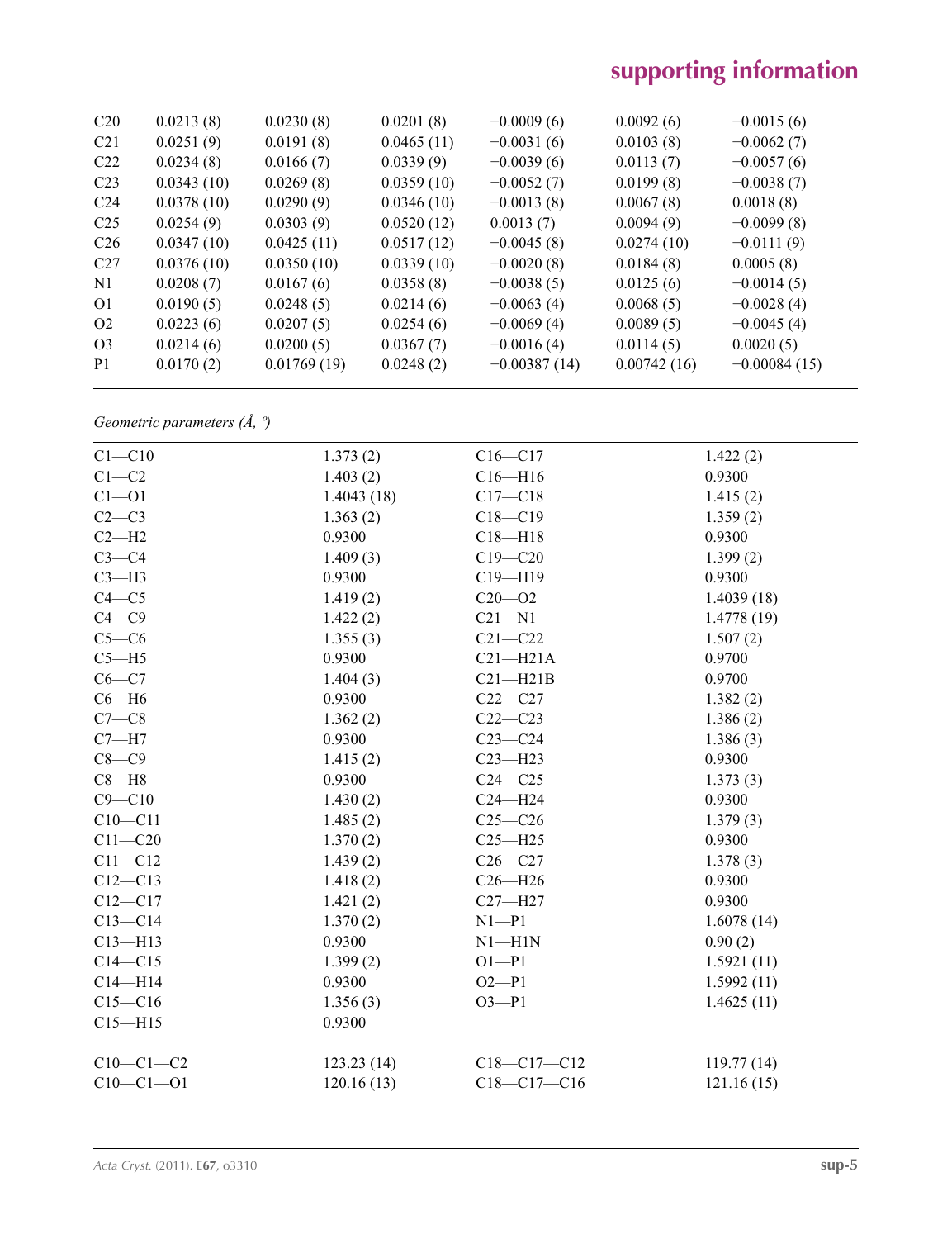| $C2 - C1 - O1$                         | 116.56(14) | $C12-C17-C16$                  | 119.05(15)          |
|----------------------------------------|------------|--------------------------------|---------------------|
| $C3-C2-C1$                             | 118.71(16) | $C19 - C18 - C17$              | 120.69(15)          |
| $C3-C2-H2$                             | 120.6      | $C19 - C18 - H18$              | 119.7               |
| $C1-C2-H2$                             | 120.6      | $C17 - C18 - H18$              | 119.7               |
| $C2-C3-C4$                             | 121.42(15) | $C18 - C19 - C20$              | 119.13(15)          |
| $C2-C3-H3$                             | 119.3      | $C18 - C19 - H19$              | 120.4               |
| $C4-C3-H3$                             | 119.3      | $C20-C19-H19$                  | 120.4               |
| $C3-C4-C5$                             | 122.35(16) | $C11 - C20 - C19$              | 123.71(14)          |
| $C3-C4-C9$                             | 118.95(14) | $C11 - C20 - 02$               | 118.75(13)          |
| $C5-C4-C9$                             | 118.69(16) | $C19 - C20 - 02$               | 117.53(13)          |
| $C6-C5-C4$                             | 121.42(17) | $N1 - C21 - C22$               | 112.09(13)          |
| $C6-C5-H5$                             | 119.3      | $N1-C21-H21A$                  | 109.2               |
| $C4-C5-H5$                             | 119.3      | $C22-C21-H21A$                 | 109.2               |
| $C5 - C6 - C7$                         | 119.85(16) | $N1-C21-H21B$                  | 109.2               |
| $C5-C6-H6$                             | 120.1      | $C22-C21-H21B$                 | 109.2               |
| $C7-C6-H6$                             | 120.1      | H21A-C21-H21B                  | 107.9               |
| $C8 - C7 - C6$                         | 120.63(18) | $C27-C22-C23$                  | 118.23(16)          |
| $C8-C7-H7$                             | 119.7      | $C27 - C22 - C21$              | 120.26(16)          |
| $C6-C7-H7$                             | 119.7      | $C23 - C22 - C21$              | 121.47(15)          |
| $C7 - C8 - C9$                         | 121.15(17) | $C22-C23-C24$                  | 120.85(16)          |
| $C7-C8-H8$                             | 119.4      | $C22-C23-H23$                  | 119.6               |
| $C9 - C8 - H8$                         | 119.4      | $C24 - C23 - H23$              | 119.6               |
| $C8 - C9 - C4$                         | 118.19(14) | $C25-C24-C23$                  | 119.98(18)          |
| $C8 - C9 - C10$                        | 122.24(14) | $C25-C24-H24$                  | 120.0               |
| $C4 - C9 - C10$                        | 119.56(14) | $C23-C24-H24$                  | 120.0               |
| $C1 - C10 - C9$                        | 117.58(14) | $C24 - C25 - C26$              | 119.73(17)          |
| $C1 - C10 - C11$                       | 120.47(13) | $C24 - C25 - H25$              | 120.1               |
| $C9 - C10 - C11$                       | 121.94(13) | $C26 - C25 - H25$              | 120.1               |
| $C20 - C11 - C12$                      |            | $C27-C26-C25$                  |                     |
|                                        | 117.54(14) | $C27-C26-H26$                  | 120.07(17)<br>120.0 |
| $C20 - C11 - C10$                      | 120.06(13) |                                |                     |
| $C12 - C11 - C10$                      | 122.26(13) | $C25-C26-H26$<br>$C26-C27-C22$ | 120.0               |
| $C13 - C12 - C17$                      | 118.00(14) |                                | 121.12(18)          |
| $C13 - C12 - C11$<br>$C17 - C12 - C11$ | 122.95(14) | $C26 - C27 - H27$              | 119.4<br>119.4      |
|                                        | 119.01(14) | C22-C27-H27                    |                     |
| $C14 - C13 - C12$                      | 121.03(15) | $C21 - N1 - P1$                | 124.76(11)          |
| $C14 - C13 - H13$                      | 119.5      | $C21 - N1 - H1N$               | 117.2(13)           |
| $C12 - C13 - H13$                      | 119.5      | $P1 - N1 - H1N$                | 113.9(13)           |
| $C13 - C14 - C15$                      | 120.62(16) | $C1 - 01 - P1$                 | 121.24(9)           |
| $C13 - C14 - H14$                      | 119.7      | $C20 - 02 - P1$                | 118.31(9)           |
| $C15 - C14 - H14$                      | 119.7      | $O3 - P1 - O1$                 | 118.28(6)           |
| $C16-C15-C14$                          | 120.15(15) | $O3 - P1 - O2$                 | 107.13(6)           |
| $C16 - C15 - H15$                      | 119.9      | $O1-P1-O2$                     | 102.82(6)           |
| $C14 - C15 - H15$                      | 119.9      | $O3 - P1 - N1$                 | 114.72(7)           |
| $C15-C16-C17$                          | 121.13(16) | $O1 - P1 - N1$                 | 102.49(7)           |
| $C15 - C16 - H16$                      | 119.4      | $O2-P1-N1$                     | 110.75(7)           |
| $C17 - C16 - H16$                      | 119.4      |                                |                     |
| $C10-C1-C2-C3$                         | $-2.0(2)$  | $C11-C12-C17-C18$              | $-1.4(2)$           |
|                                        |            |                                |                     |